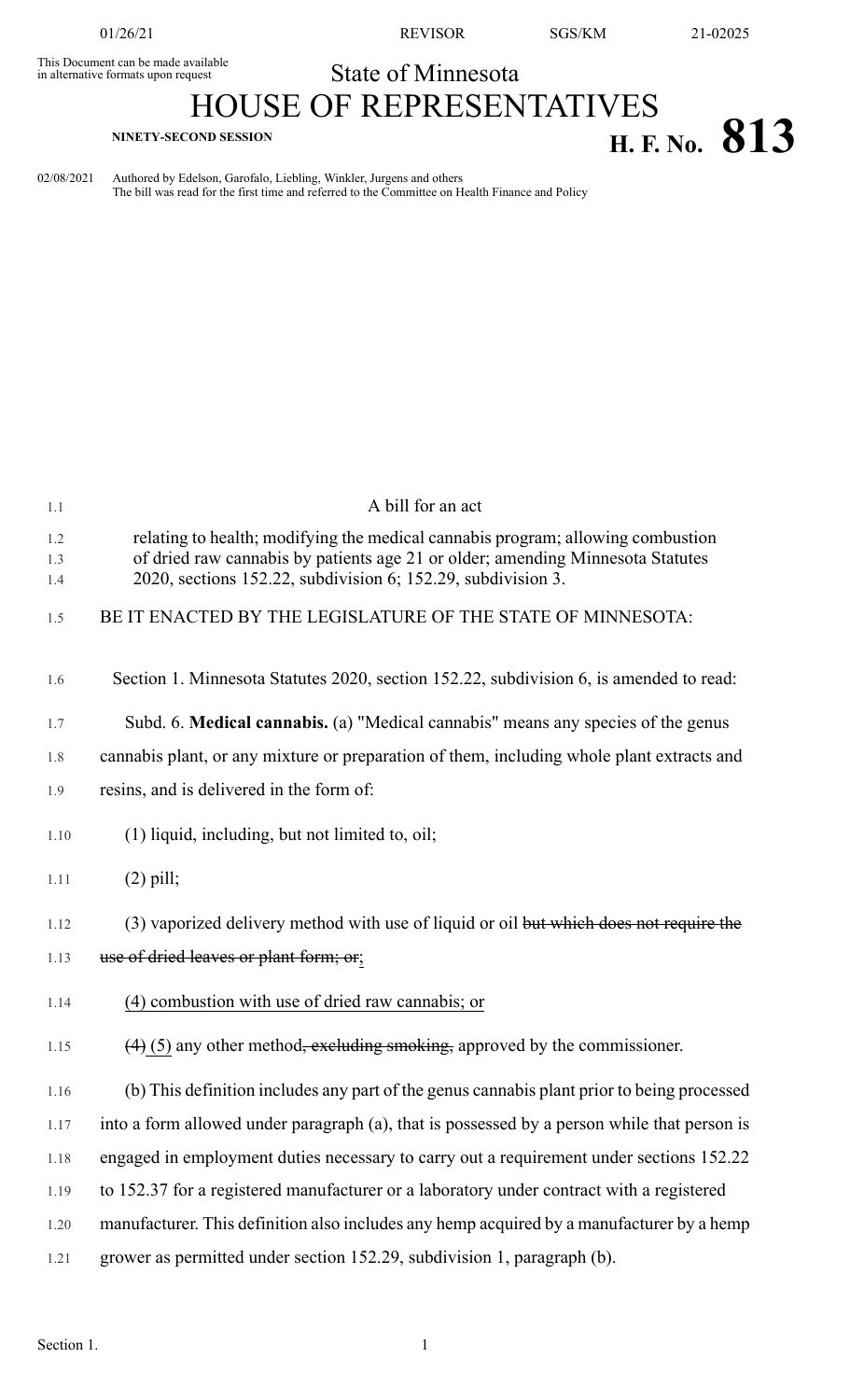## 2.1 Sec. 2. Minnesota Statutes 2020, section 152.29, subdivision 3, is amended to read: 2.2 Subd. 3. **Manufacturer; distribution.** (a) A manufacturer shall require that employees 2.3 licensed as pharmacists pursuant to chapter 151 be the only employeesto give final approval 2.4 for the distribution of medical cannabis to a patient. A manufacturer may transport medical 2.5 cannabis or medical cannabis products that have been cultivated, harvested, manufactured, 2.6 packaged, and processed by that manufacturer to another registered manufacturer for the 2.7 other manufacturer to distribute. 2.8 (b) A manufacturer may distribute medical cannabis products, whether or not the products 2.9 have been manufactured by that manufacturer. 2.10 (c) Prior to distribution of any medical cannabis, the manufacturer shall: 2.11 (1) verify that the manufacturer has received the registry verification from the 2.12 commissioner for that individual patient;

2.13 (2) verify that the person requesting the distribution of medical cannabis is the patient, 2.14 the patient's registered designated caregiver, or the patient's parent, legal guardian, or spouse 2.15 listed in the registry verification using the procedures described in section 152.11, subdivision 2.16 2d;

2.17 (3) assign a tracking number to any medical cannabis distributed from the manufacturer;

2.18 (4) ensure that any employee of the manufacturer licensed as a pharmacist pursuant to 2.19 chapter 151 has consulted with the patient to determine the proper dosage for the individual 2.20 patient after reviewing the ranges of chemical compositions of the medical cannabis and 2.21 the ranges of proper dosages reported by the commissioner. For purposes of this clause, a 2.22 consultation may be conducted remotely using a videoconference, so long as the employee 2.23 providing the consultation is able to confirm the identity of the patient, the consultation 2.24 occurs while the patient is at a distribution facility, and the consultation adheres to patient 2.25 privacy requirements that apply to health care services delivered through telemedicine;

2.26 (5) properly package medical cannabis in compliance with the United States Poison 2.27 Prevention Packing Act regarding child-resistant packaging and exemptions for packaging 2.28 for elderly patients, and label distributed medical cannabis with a list of all active ingredients 2.29 and individually identifying information, including:

2.30 (i) the patient's name and date of birth;

2.31 (ii) the name and date of birth of the patient's registered designated caregiver or, if listed 2.32 on the registry verification, the name of the patient's parent or legal guardian, if applicable;